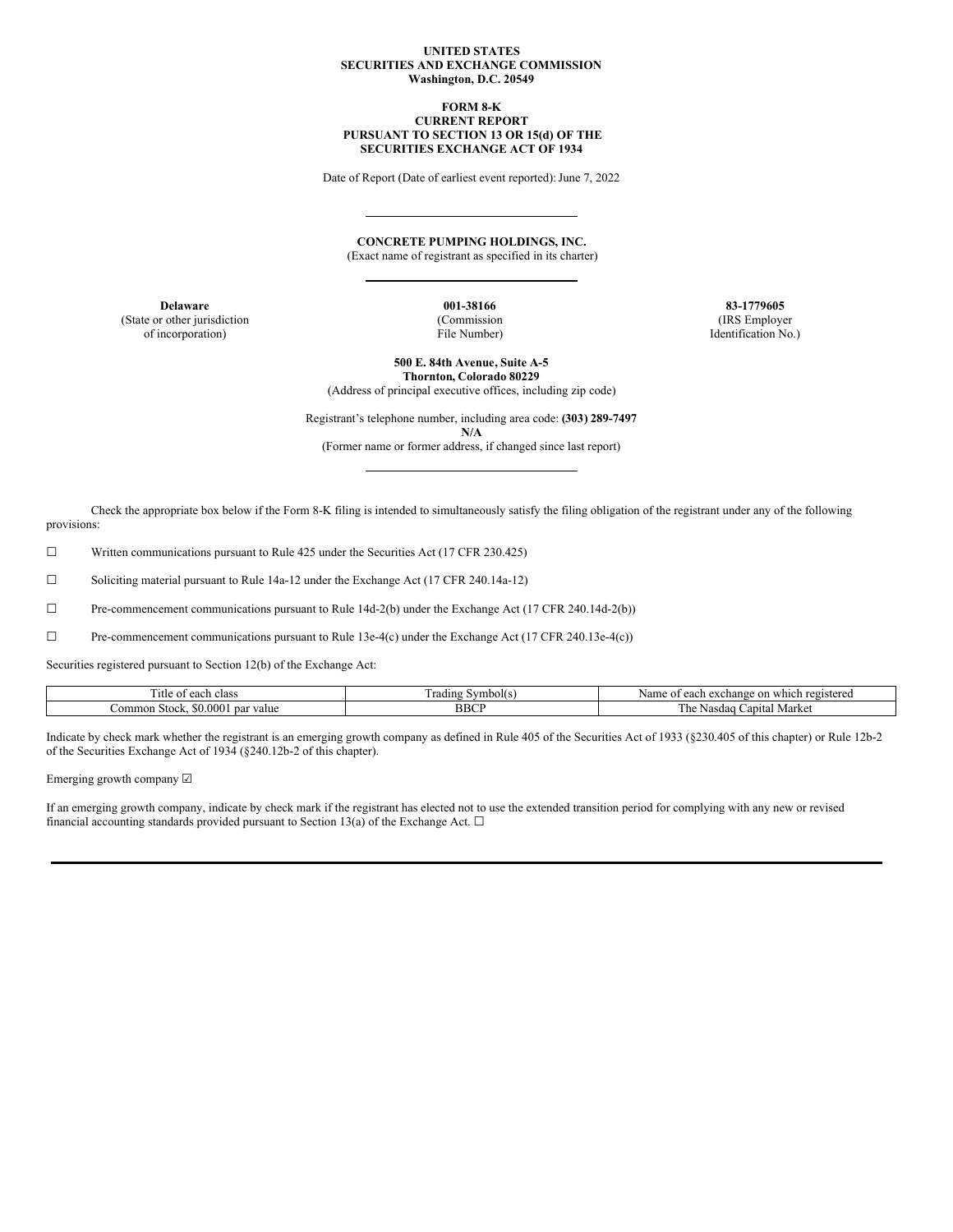## **Item 2.02 Results of Operations and Financial Condition.**

On June 7, 2022, Concrete Pumping Holdings, Inc. (the "Company") issued a press release announcing the Company's financial results for the second quarter of fiscal year 2022. A copy of the press release is attached hereto as Exhibit 99.1 and is incorporated herein by reference.

The information in this Item 2.02, including Exhibit 99.1, is intended to be furnished and shall not be deemed "filed" for purposes of Section 18 of the Securities Exchange Act of 1934, as amended ("Exchange Act"), or otherwise subject to the liabilities of that section, nor shall it be incorporated by reference into any filing under the Securities Act of 1933, as amended, or the Exchange Act, except expressly set forth by specific reference in such filing.

## **Item 9.01 Financial Statements and Exhibits.**

## (d) Exhibits

The following exhibits are being filed herewith:

#### **Exhibit Description**

| No.  |                                                                             |
|------|-----------------------------------------------------------------------------|
| 99.1 | Press Release dated June 7, 2022                                            |
| 104  | Cover Page Interactive Data File (embedded within the Inline XBRL document) |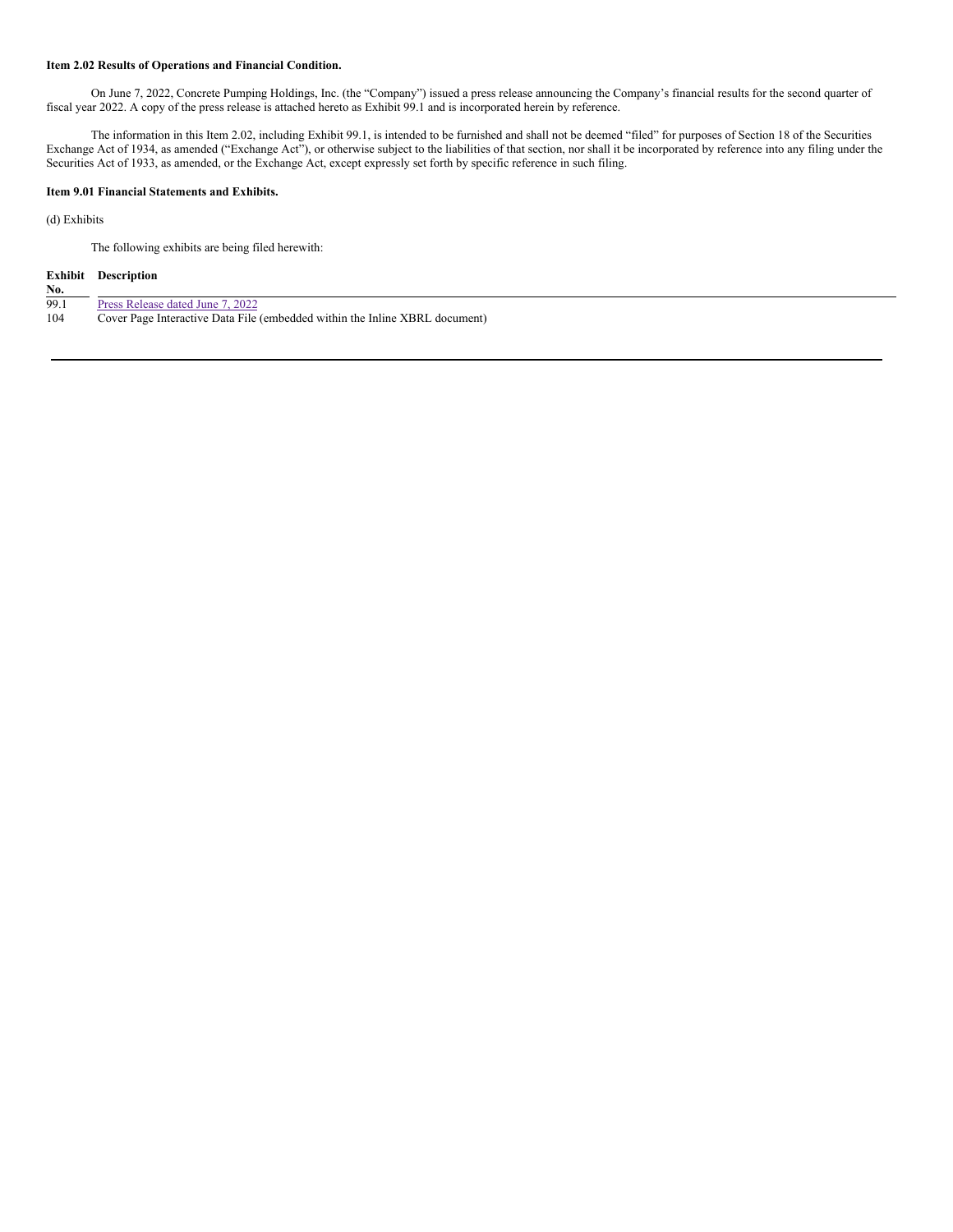## **SIGNATURE**

Pursuant to the requirements of the Securities Exchange Act of 1934, the registrant has duly caused this report to be signed on its behalf by the undersigned hereunto duly authorized.

# **CONCRETE PUMPING HOLDINGS, INC.**

By: /s/ Iain Humphries

Name: Iain Humphries Title: Chief Financial Officer and Secretary

Dated: June 7, 2022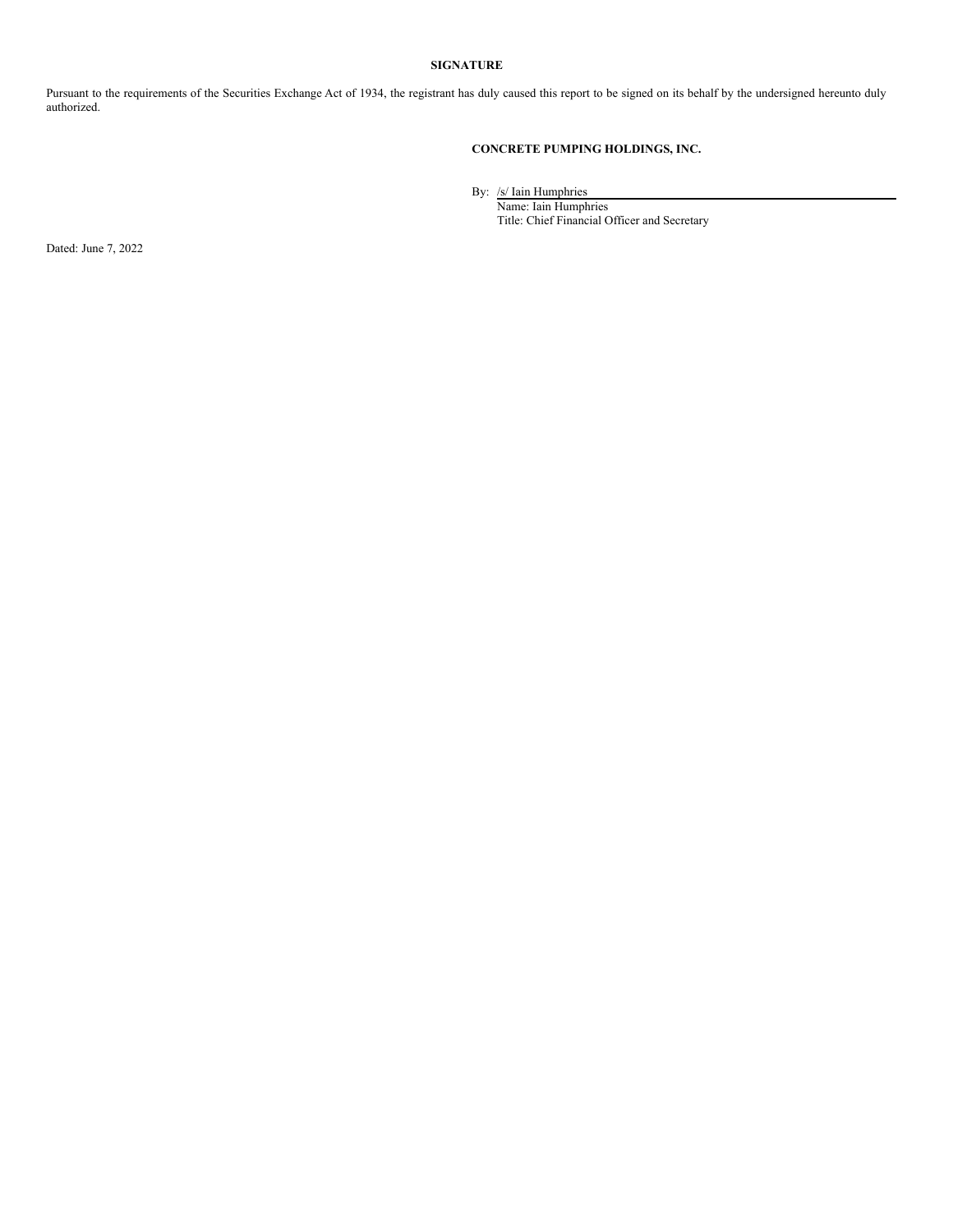

## **Concrete Pumping Holdings Reports Strong Second Quarter Fiscal Year 2022 Results**

Completes Three Strategic Tuck-In Acquisitions for \$11.3 Million and Announces \$10 Million Share Repurchase Plan

**DENVER, CO** – **June 7, 2022** – Concrete Pumping Holdings, Inc. (Nasdaq: BBCP) (the "Company" or "CPH"), a leading provider of concrete pumping and waste management services in the U.S. and U.K., reported financial results for the quarter ended April 30, 2022.

## **Second Quarter Fiscal Year 2022 Summary vs. Second Quarter Fiscal Year 2021**(unless otherwise noted)

- Revenue increased 25.5% to \$96.5 million compared to \$76.9 million.
- Gross profit increased 16.9% or \$5.6 million to \$38.9 million, compared to \$33.3 million.
- Net income available to common shareholders increased to \$5.6 million or \$0.10 per diluted share, compared to a net loss attributable to common shareholders of  $\S(11.4)$  million or  $\S(0.21)$  per diluted share.
- Adjusted EBITDA1 increased 10.5% to \$27.7 million compared to \$25.0 million, with Adjusted EBITDA margin of 28.7% compared to 32.6%.
- Amounts outstanding under debt agreements was \$404.9 million, with net debt<sup>1</sup> of \$402.2 million. Total available liquidity at quarter end was \$96.4 million.
- Three strategic tuck-in acquisitions completed in Q2 2022 for total organic growth purchase consideration of \$11.4 million.
- Board of Directors authorizes \$10 million share repurchase program.

#### **Management Commentary**

"We experienced strong revenue momentum in the second quarter, driven by double-digit growth across all segments," said CPH CEO Bruce Young. "By end market, we continued to experience growth in our residential and infrastructure projects, as well as a resurgence in our commercial work as a result of the continued cessation of pandemic-related restrictions. On the cost side of our business, rapid inflation, particularly in diesel fuel, continues to impact our margins. Despite these headwinds, we have been successful driving strong EBITDA growth as a result of recalibrating our rates in addition to organically growing the business.

"During the quarter, we continued to execute upon our tuck-in M&A strategy to support organic growth, acquiring assets from two businesses in the Southern United States and one in the United Kingdom. Two of the acquisitions expand our presence in Corpus Christi, TX and the U.K, respectively, while the third acquisition allowed us to enter a new market covering lower Alabama and the Florida panhandle. We believe that all three businesses fit our criteria of high-returning capital investments that will position us to expand revenue and improve margins over time.

"As we look to the remainder of fiscal year 2022, we expect the momentum in our end-markets to continue. As we anticipate inflationary headwinds to persist, our focus will be to offset as much cost pressures and continue to deliver significant EBITDA growth while delivering the best service to our customers. Looking beyond 2022, we believe that we remain well positioned to capitalize on strategic opportunities and secular demand trends across our geographic footprint."

<sup>1</sup> Adjusted EBITDA and net debt are financial measures that are not calculated in accordance with Generally Accepted Accounting Principles in the United States ("GAAP"). See "Non-GAAP Financial Measures" below for a discussion of the definition of the non-GAAP financial measures used in this release and a reconciliation to the most comparable GAAP measure.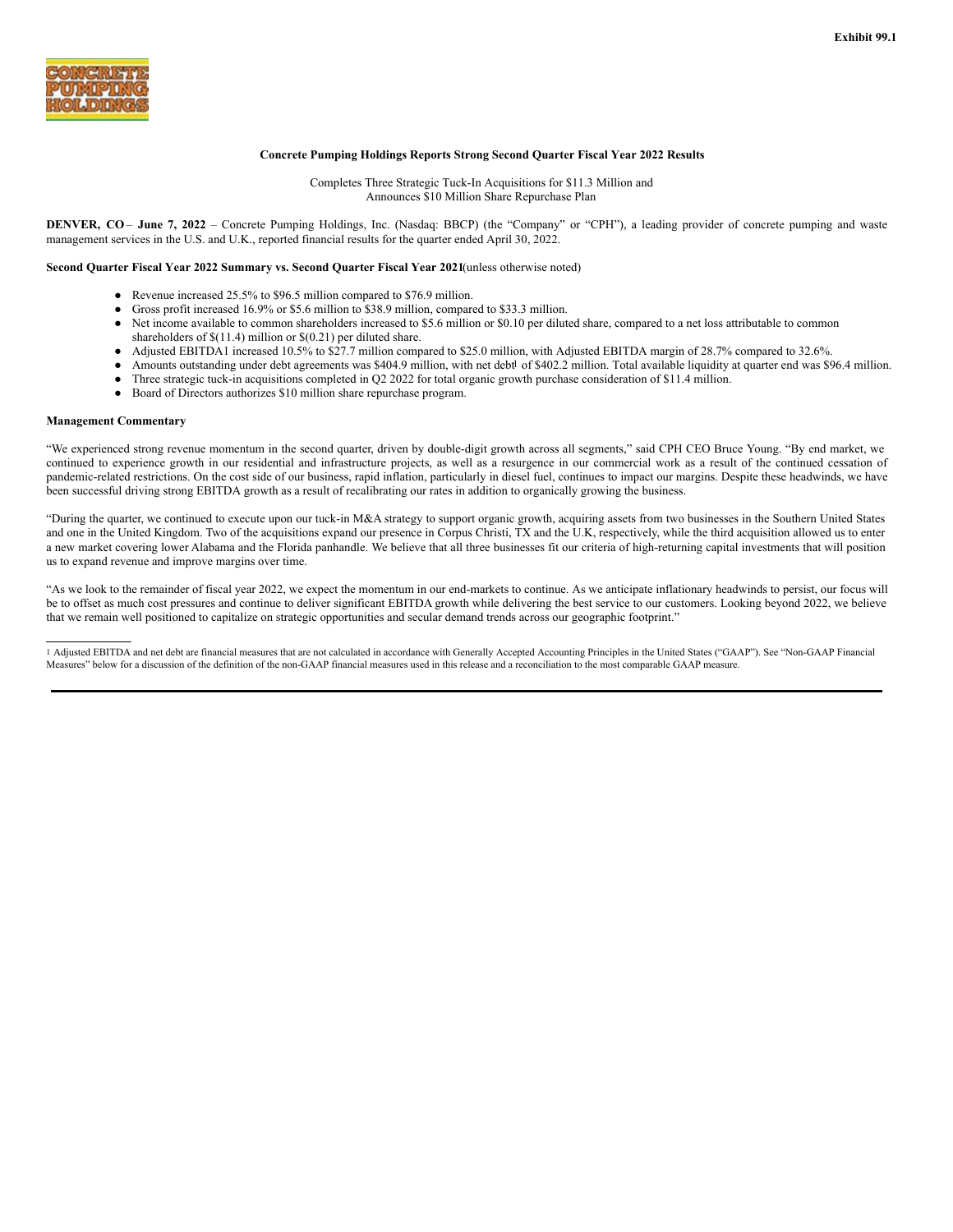## **Second Quarter Fiscal Year 2022 Financial Results**

Revenue in the second quarter of fiscal year 2022 increased 25.5% to \$96.5 million compared to \$76.9 million in the second quarter of fiscal year 2021. The increase was primarily attributable to double-digit growth across each of the Company's segments. Excluding the revenue contribution from the acquisitions of Hi-Tech Concrete Pumping Services (Hi-Tech) and Pioneer Concrete Pumping Service, Inc. (Pioneer) of \$6.9 million collectively in the second quarter of 2022, organic revenue growth for the quarter increased 16.5% to \$89.6 million.

Gross profit in the second quarter of fiscal year 2022 increased 16.9% to \$38.9 million compared to \$33.3 million in the second quarter of fiscal year 2021. Gross margin was 40.4% compared to 43.3% in the prior year quarter due to inflationary pressures, primarily in diesel fuel.

G&A expenses in the second quarter of fiscal year 2022 were \$28.5 million compared to \$26.5 million in the second quarter of 2021. As a percentage of revenue, G&A expenses improved to 29.6% in the second quarter of 2022 compared to 34.4% in the second quarter of 2021. The increase in G&A expenses was largely due to (1) higher labor costs of approximately \$2.4 million primarily due to additional personnel that joined the Company as a result of the recent acquisitions and (2) an additional \$1.0 million related to fluctuations in the GBP. This was offset slightly by lower amortization of intangible assets expense of \$1.2 million and lower stock-based compensation expense of \$2.0 million year-over-year.

Net income available to common shareholders in the second quarter of 2022 improved to \$5.6 million or \$0.10 per diluted share, compared to a net loss of \$11.4 million or \$0.21 per diluted share in the prior year quarter. The improvement was due to the increase in revenue, as well as a \$13.9 million year-over-year change in fair value of warrant liabilities, which reflected an increase of \$2.5 million in the second quarter of 2022 compared to an expense of \$11.5 million in the second quarter of fiscal 2021.

Adjusted EBITDA in the second quarter of fiscal year 2022 was \$27.7 million compared to \$25.0 million in the second quarter of fiscal year 2021. Adjusted EBITDA margin was 28.7% compared to 32.6% in the prior year quarter. The decrease was primarily attributable to inflationary pressures.

## **Liquidity**

On April 30, 2022, the Company had debt outstanding of \$404.9 million, net debt of \$402.2 million and total available liquidity of \$96.4 million.

## **Segment Results**

*U.S. Concrete Pumping.*Revenue in the second quarter of fiscal 2022 increased 27.8% to \$71.8 million compared to \$56.2 million in the year-ago quarter. The improvement was primarily driven by the acquisition of Hi-Tech in Fiscal 2021 and Pioneer in the first quarter of fiscal 2022. Supplemental revenue growth was a result of organic improvements in volume and rate per hour increases. Net income in the second quarter of fiscal 2022 improved to \$1.7 million compared to a net loss of \$0.9 million in the prior year second quarter. Adjusted EBITDA in the second quarter of fiscal 2022 increased 14.3% to \$18.6 million compared to \$16.3 million in the year-ago quarter.

U.K. Operations. Revenue in the second quarter of fiscal 2022 grew 14.2% to \$13.5 million compared to \$11.9 million in the year-ago quarter. Excluding the impact from fluctuations in the foreign currency exchange rate between the U.S. Dollar and the Pound Sterling, revenue would have been up 19.7% from the prior year quarter. Net income in the second quarter of fiscal 2022 was \$0.1 million compared to net income of \$0.4 million in the prior year second quarter. Adjusted EBITDA in the second quarter of fiscal 2022 was \$3.8 million compared to \$4.1 million in the year-ago quarter.

*U.S. Concrete Waste Management Services.* Revenue in the second quarter of fiscal 2022 increased 25.2% to \$11.3 million compared to \$9.0 million in the year-ago quarter. The double-digit improvement was a result of organic growth, rate per hour improvements, and continued pandemic recovery trends. Net income in the second quarter of fiscal 2022 improved to \$1.5 million from net income of \$0.8 million in the prior year second quarter. Adjusted EBITDA in the second quarter of fiscal 2022 increased 16.0% to \$4.6 million compared to \$4.0 million in the year-ago quarter.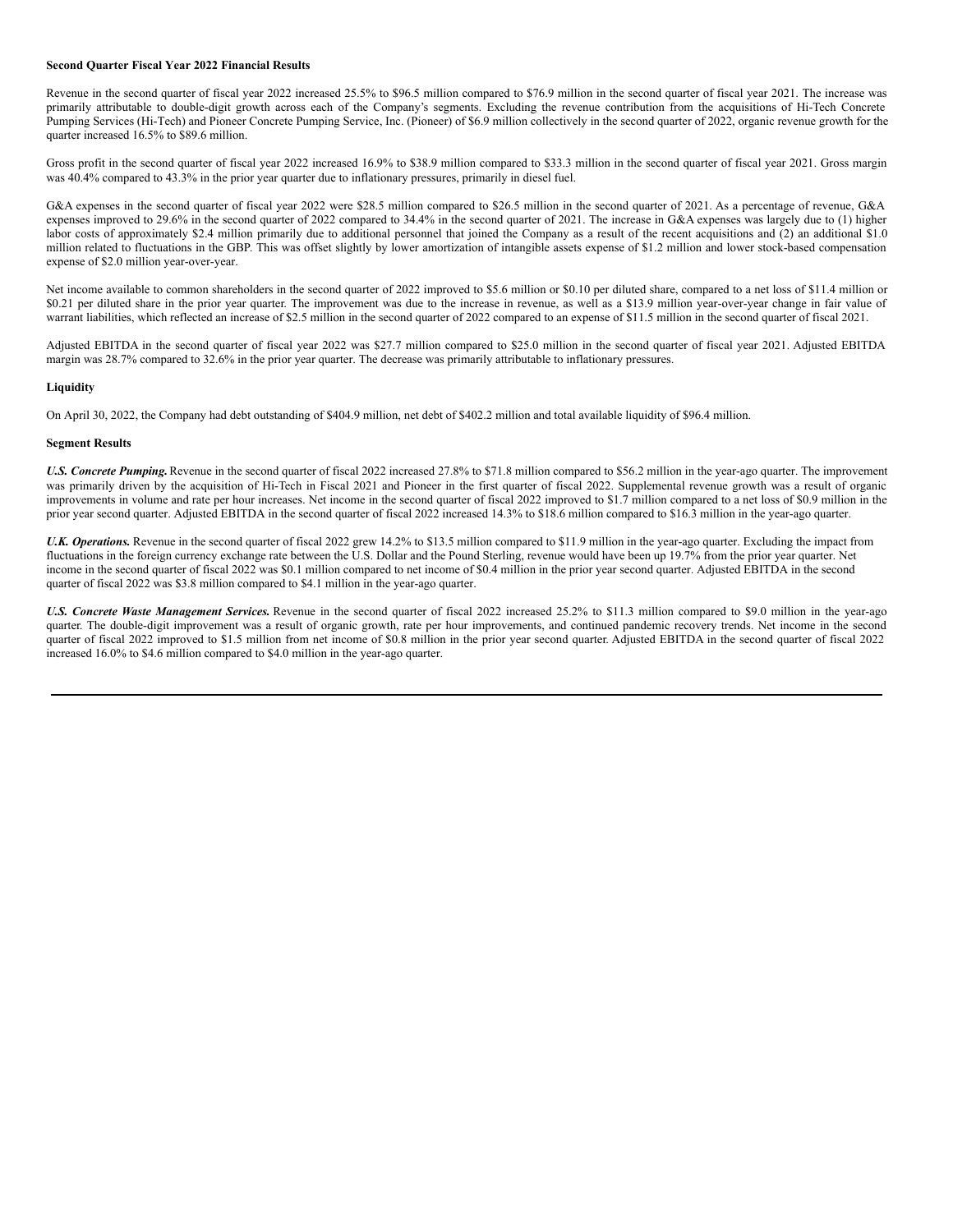## **Fiscal Year 2022 Outlook**

The Company continues to expect fiscal year 2022 revenue to range between \$360.0 million to \$370.0 million, Adjusted EBITDA to range between \$115.0 million to \$120.0 million, and free cash flow2 to range between \$55.0 million and \$60.0 million.

#### **Share Repurchase Program**

The Board of Directors also approved a program that authorizes the repurchase of up to \$10 million of the Company's common stock through June 15, 2023.

Commenting on the share repurchase program, Bruce Young said: "We are committed to strategically deploying capital to drive long-term value for stockholders. We believe that the current macroeconomic environment, combined with the strength of our balance sheet, presents an attractive buying opportunity for our stock. This new share repurchase plan is a reflection of the confidence our board has in our market opportunity and our strategy to invest for long-term growth, which we believe is not reflected in the current market valuation, while creating sustainable value for our stockholders."

The repurchase program permits shares to be repurchased in the open market, by block purchase, in privately negotiated transactions, in one or more transactions from time to time, or pursuant to any trading plan adopted in accordance with Rule 10b5-1 of the Securities Exchange Act of 1934 (the "Exchange Act"). Open market purchases will be conducted in accordance with the limitations set forth in Rule 10b-18 of the Exchange Act and other applicable legal and regulatory requirements.

The timing and actual number of shares to be repurchased will be made at the Company's discretion and will depend on a variety of factors including, without limitation, stock price, corporate and regulatory requirements, market conditions, CPH's financial performance, and bank capital and liquidity requirements and priorities. The repurchase program does not obligate the Company to purchase any particular number of shares.

The repurchase program may be suspended, terminated, extended or otherwise modified by the Board without notice at any time for any reason, including, without limitation, market conditions, the cost of repurchasing shares, the availability of alternative investment opportunities, capital and liquidity objectives, and other factors deemed appropriate by CPH's management.

<sup>2</sup> Free cash flow is defined as Adjusted EBITDA less net replacement capital expenditures less cash paid for interest.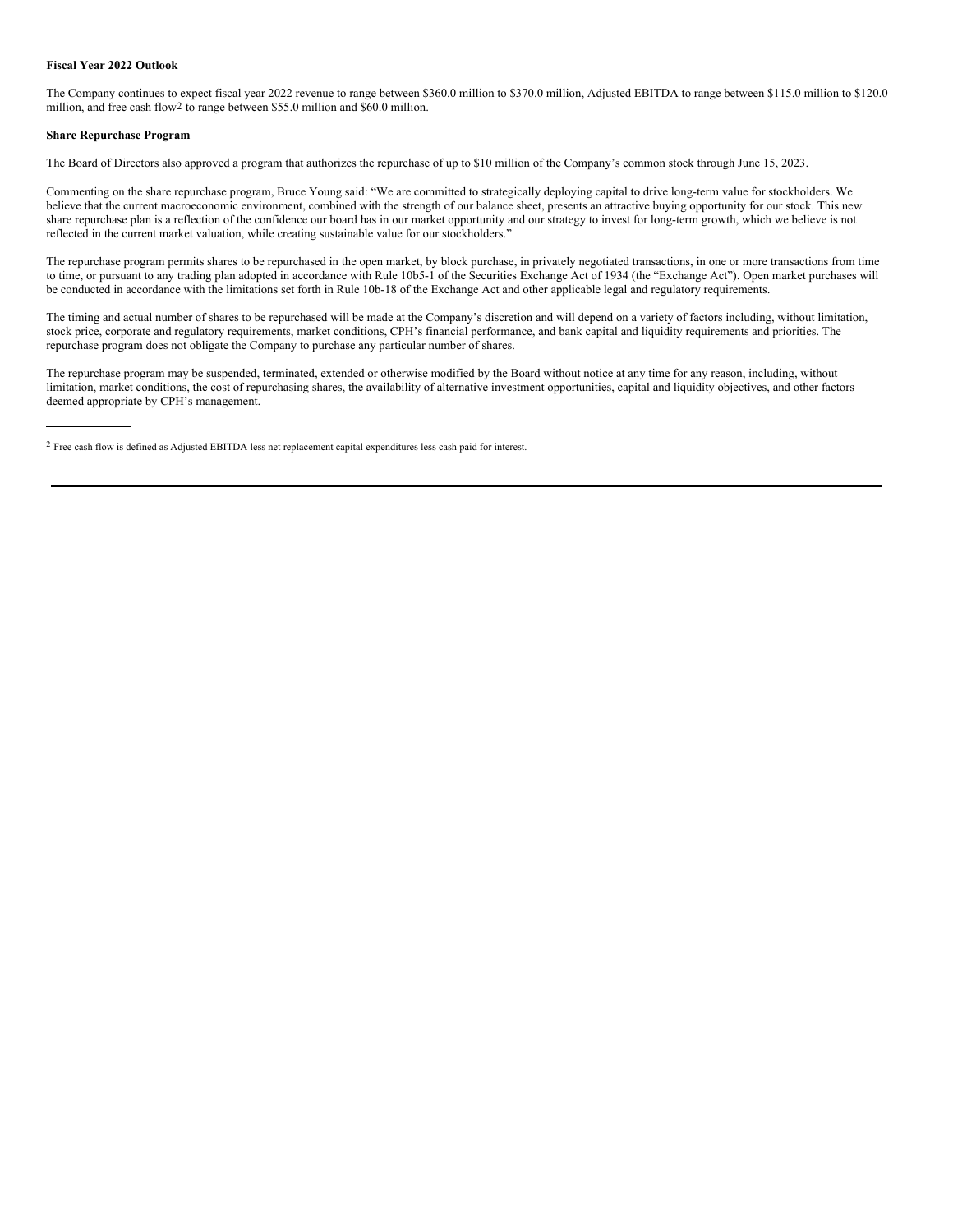## **Conference Call**

The Company will hold a conference call today at 5:00 p.m. Eastern time to discuss its second quarter 2022 results.

Date: Tuesday, June 7, 2022 Time: 5:00 p.m. Eastern time (3:00 p.m. Mountain time) Toll-free dial-in number: 1-877-407-9039 International dial-in number: 1-201-689-8470 Conference ID: 13727191

Please call the conference telephone number 5-10 minutes prior to the start time. An operator will register your name and organization. If you have any difficulty connecting with the conference call, please contact Gateway Investor Relations at 1-949-574-3860.

The conference call will be broadcast live and available for replay at "https://viavid.webcasts.com/starthere.jsp?ei=1550368&tp\_key=2f0718bc3a" and via the investor relations section of the Company's website at www.concretepumpingholdings.com.

A replay of the conference call will be available after 8:00 p.m. Eastern time on the same day through June 28, 2022.

Toll-free replay number: 1-844-512-2921 International replay number: 1-412-317-6671 Replay ID: 13727191

## **About Concrete Pumping Holdings**

Concrete Pumping Holdings is the leading provider of concrete pumping services and concrete waste management services in the fragmented U.S. and U.K. markets, primarily operating under what we believe are the only established, national brands in both geographies – Brundage-Bone for concrete pumping in the U.S., Camfaud in the U.K., and Eco-Pan for waste management services in both the U.S. and U.K. The Company's large fleet of specialized pumping equipment and trained operators position it to deliver concrete placement solutions that facilitate labor cost savings to customers, shorten concrete placement times, enhance worksite safety and improve construction quality. Highly complementary to its core concrete pumping service, Eco-Pan seeks to provide a full-service, cost-effective, regulatory-compliant solution to manage environmental issues caused by concrete washout. As of April 30, 2022, the Company provided concrete pumping services in the U.S. from a footprint of approximately 95 locations across 20 states, concrete pumping services in the U.K. from approximately 30 locations, and route-based concrete waste management services from 17 locations in the U.S. and 1 shared location in the U.K. For more information, please visit www.concretepumpingholdings.com or the Company's brand websites at www.brundagebone.com, www.camfaud.co.uk, or www.eco-pan.com.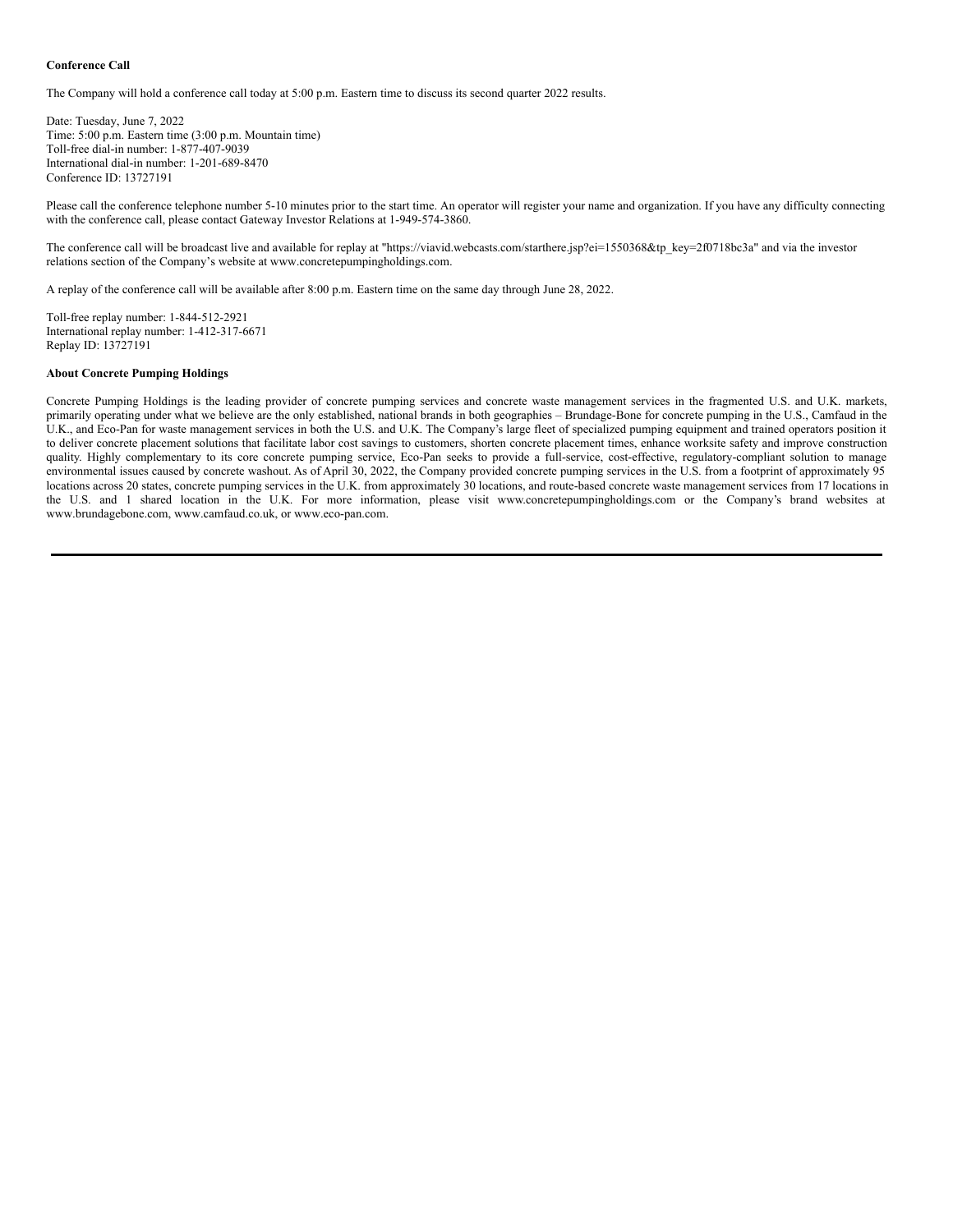## **Forward**‐**Looking Statements**

This press release includes "forward-looking statements" within the meaning of the "safe harbor" provisions of the Private Securities Litigation Reform Act of 1995. The Company's actual results may differ from expectations, estimates and projections and consequently, you should not rely on these forward-looking statements as predictions of future events. Words such as "expect," "estimate," "project," "budget," "forecast," "anticipate," "intend," "plan," "may," "will," "could," "should," "believes," "predicts," "potential," "continue," "outlook" and similar expressions are intended to identify such forward-looking statements. These forward-looking statements include, without limitation, the Company's expectations with respect to future performance, including the Company's fiscal year 2022 outlook. These forward-looking statements involve significant risks and uncertainties that could cause the actual results to differ materially from the expected results. Most of these factors are outside the Company's control and are difficult to predict. Factors that may cause such differences include, but are not limited to: the adverse impact of recent inflationary pressures, global economic conditions and events related to these conditions, such as the ongoing war in Ukraine and the COVID-19 pandemic, on our business, including fluctuations in fuel costs; the outcome of any legal proceedings or demand letters that may be instituted against or sent to the Company or its subsidiaries; the ability of the Company to grow and manage growth profitably and retain its key employees; the ability to complete targeted acquisitions and to realize the expected benefits from completed acquisitions; changes in applicable laws or regulations; the possibility that the Company may be adversely affected by other economic, business, and/or competitive factors; and other risks and uncertainties indicated from time to time in the Company's filings with the Securities and Exchange Commission, including the risk factors in the Company's latest Annual Report on Form 10-K and Quarterly Reports on Form 10-Q. The Company cautions that the foregoing list of factors is not exclusive. The Company cautions readers not to place undue reliance upon any forward-looking statements, which speak only as of the date made. The Company does not undertake or accept any obligation or undertaking to release publicly any updates or revisions to any forward-looking statements to reflect any change in its expectations or any change in events, conditions or circumstances on which any such statement is based.

## **Non-GAAP Financial Measures**

Adjusted EBITDA is a financial measure that is not calculated in accordance with Generally Accepted Accounting Principles in the United States ("GAAP"). The Company believes that this non-GAAP financial measure provides useful information to management and investors regarding certain financial and business trends relating to the Company's financial condition and results of operations. The Company's management also uses this non-GAAP financial measure to compare the Company's performance to that of prior periods for trend analyses, determining incentive compensation and for budgeting and planning purposes. Adjusted EBITDA is also used in quarterly and annual financial reports provided to the Company's board of directors. The Company believes that this non-GAAP measure provides an additional tool for investors to use in evaluating the Company's ongoing operating results and in comparing the Company's financial results with competitors who also present similar non-GAAP financial measures.

Adjusted EBITDA is defined as net income calculated in accordance with GAAP plus interest expense, income taxes, depreciation, amortization, transaction expenses, loss on debt extinguishment, stock-based compensation, other income, net, and other adjustments. Adjusted EBITDA is not pro forma for acquisitions. Adjusted EBITDA margin is defined as Adjusted EBITDA divided by total revenue for the period presented. See below for a reconciliation of Adjusted EBITDA to net income (loss) calculated in accordance with GAAP.

Net debt is calculated as all amounts outstanding under debt agreements (currently this includes the Company's senior notes and revolving line of credit balances, excluding any offsets for capitalized deferred financing costs) measured in accordance with GAAP less cash. Cash is subtracted from the GAAP measure because it could be used to reduce the Company's debt obligations. A limitation associated with using net debt is that it subtracts cash and therefore may imply that there is less Company debt than the most comparable GAAP measure indicates. CPH believes this non-GAAP measure provides useful information to management and investors in order to monitor the Company's leverage and evaluate the Company's consolidated balance sheet. See "Non-GAAP Measures (Reconciliation of Net Debt)" below for a reconciliation of net debt to amounts outstanding under debt agreements calculated in accordance with GAAP.

Free cash flow is defined as Adjusted EBITDA less net replacement capital expenditures and cash paid for interest. Replacement capital expenditures are investments in replacing existing equipment. This measure is not a substitute for cash flow from operations and does not represent the residual cash flow available for discretionary expenditures, since certain non-discretionary expenditures, such as debt servicing payments, are not deducted from the measure. CPH believes this non-GAAP measure provides useful information to management and investors in order to monitor and evaluate the cash flow yield of the business.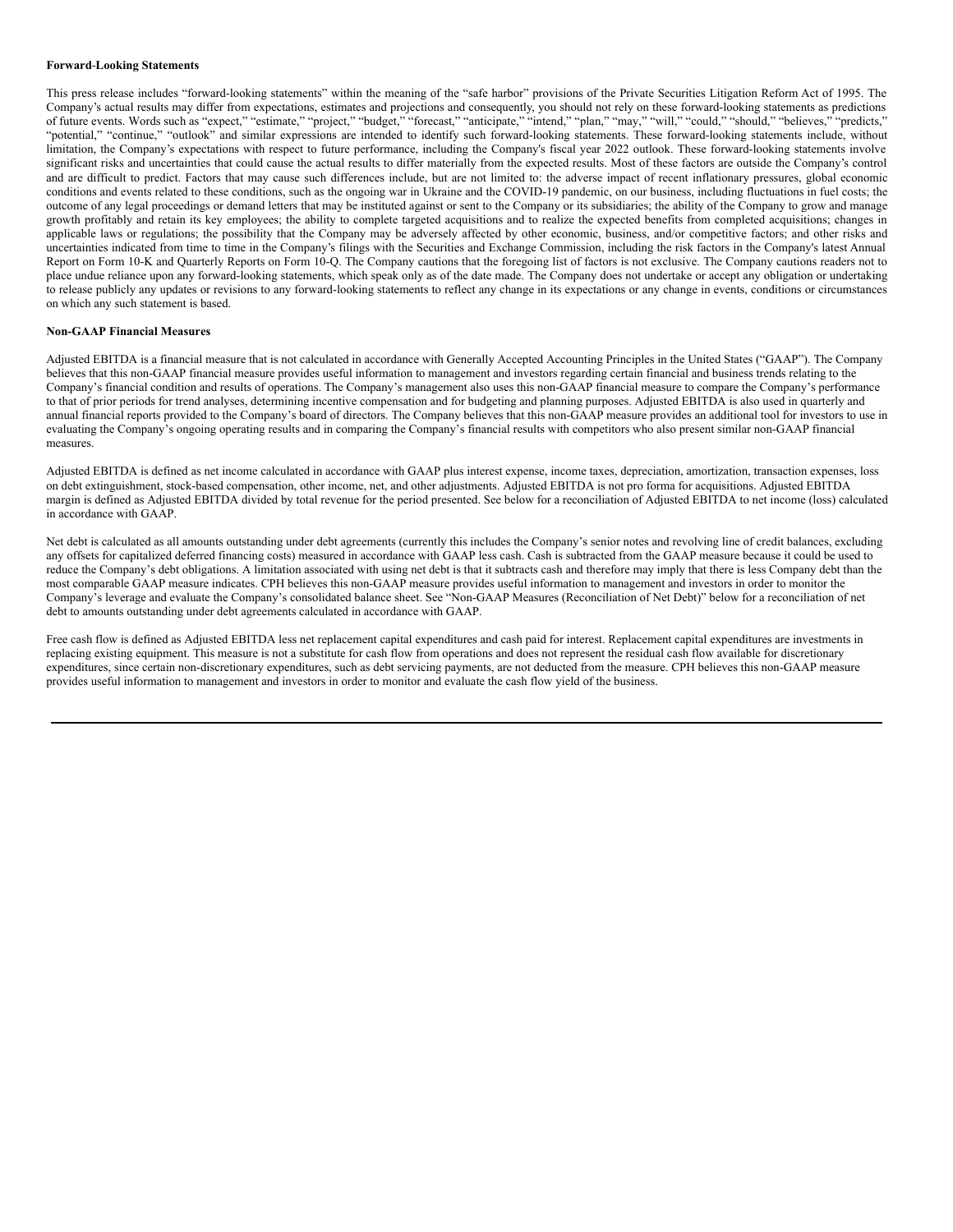The financial statement tables that accompany this press release include a reconciliation of Adjusted EBITDA and net debt to the applicable most comparable U.S. GAAP financial measure. However, the Company has not reconciled the forward-looking Adjusted EBITDA guidance range and free cash flow range included in this press release to the most directly comparable forward-looking GAAP measures because this cannot be done without unreasonable effort due to the lack of predictability regarding the various reconciling items such as provision for income taxes and depreciation and amortization**.**

Current and prospective investors should review the Company's audited annual and unaudited interim financial statements, which are filed with the U.S. Securities and Exchange Commission, and not rely on any single financial measure to evaluate the Company's business. Other companies may calculate Adjusted EBITDA, net debt and free cash flow differently and therefore these measures may not be directly comparable to similarly titled measures of other companies.

#### **Contact:**

| <b>Company:</b>         | <b>Investor Relations:</b>        |
|-------------------------|-----------------------------------|
| Iain Humphries          | <b>Gateway Investor Relations</b> |
| Chief Financial Officer | Cody Slach                        |
| 1-303-289-7497          | 1-949-574-3860                    |
|                         | BBCP@gatewayir.com                |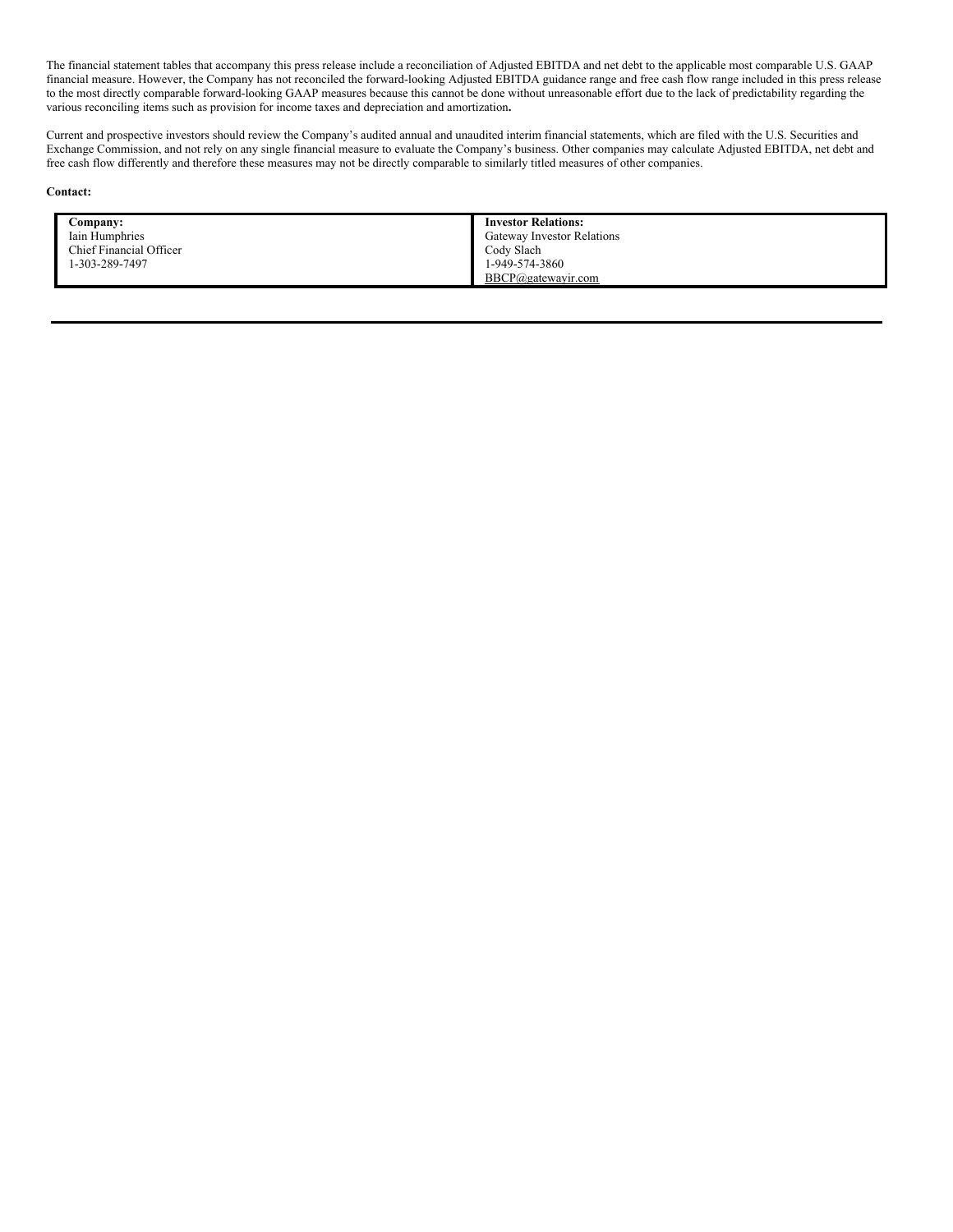## <span id="page-9-0"></span>**Concrete Pumping Holdings, Inc. Consolidated Balance Sheets**

| (in thousands, except per share amounts)                                                                                                                                     |    | April 30,<br>2022 |              | October 31,<br>2021 |
|------------------------------------------------------------------------------------------------------------------------------------------------------------------------------|----|-------------------|--------------|---------------------|
| Current assets:                                                                                                                                                              |    |                   |              |                     |
| Cash and cash equivalents                                                                                                                                                    | S  | 2.670             | <sup>S</sup> | 9,298               |
| Trade receivables, net                                                                                                                                                       |    | 56,615            |              | 49,034              |
| Inventory                                                                                                                                                                    |    | 5,324             |              | 4,902               |
| Income taxes receivable                                                                                                                                                      |    | 352               |              | 275                 |
| Prepaid expenses and other current assets                                                                                                                                    |    | 8,668             |              | 4,110               |
| <b>Total current assets</b>                                                                                                                                                  |    | 73,629            |              | 67,619              |
| Property, plant and equipment, net                                                                                                                                           |    | 371.605           |              | 337,771             |
| Intangible assets, net                                                                                                                                                       |    | 147,339           |              | 158,539             |
| Goodwill                                                                                                                                                                     |    | 222,399           |              | 224,700             |
| Other non-current assets                                                                                                                                                     |    | 2,025             |              | 2,168               |
| Deferred financing costs                                                                                                                                                     |    | 1,648             |              | 1,868               |
| <b>Total assets</b>                                                                                                                                                          | \$ | 818,645           | \$           | 792,665             |
|                                                                                                                                                                              |    |                   |              |                     |
| Current liabilities:                                                                                                                                                         |    |                   |              |                     |
| Revolving loan                                                                                                                                                               | S  | 29,867            | $\mathbb{S}$ | 990                 |
| Current portion of capital lease obligations                                                                                                                                 |    | 106               |              | 103                 |
| Accounts payable                                                                                                                                                             |    | 9.623             |              | 10.706              |
| Accrued payroll and payroll expenses                                                                                                                                         |    | 9,763             |              | 12,226              |
| Accrued expenses and other current liabilities                                                                                                                               |    | 24,214            |              | 23,940              |
| Income taxes payable                                                                                                                                                         |    | 427               |              | 274                 |
| <b>Total current liabilities</b>                                                                                                                                             |    | 74,000            |              | 48,239              |
| Long term debt, net of discount for deferred financing costs                                                                                                                 |    | 369,780           |              | 369,084             |
| Capital lease obligations, less current portion                                                                                                                              |    | 224               |              | 278                 |
| Deferred income taxes                                                                                                                                                        |    | 70,008            |              | 70,566              |
| Warrant liability                                                                                                                                                            |    | 14,450            |              | 16,923              |
|                                                                                                                                                                              | \$ | 528,462           | \$           | 505,090             |
| <b>Total liabilities</b>                                                                                                                                                     |    |                   |              |                     |
| Zero-dividend convertible perpetual preferred stock, \$0.0001 par value, 2,450,980 shares issued and outstanding as of<br>April 30, 2022 and October 31, 2021                |    | 25,000            |              | 25,000              |
| Stockholders' equity                                                                                                                                                         |    |                   |              |                     |
| Common stock, \$0.0001 par value, 500,000,000 shares authorized, 56,667,965 and 56,564,642 issued and outstanding<br>as of April 30, 2022 and October 31, 2021, respectively |    | 6                 |              | 6                   |
| Additional paid-in capital                                                                                                                                                   |    | 377,148           |              | 374,272             |
| Treasury stock                                                                                                                                                               |    | (1, 473)          |              | (461)               |
| Accumulated other comprehensive income (loss)                                                                                                                                |    | (2,753)           |              | 3,671               |
| Accumulated deficit                                                                                                                                                          |    | (107, 745)        |              | (114, 913)          |
| <b>Total stockholders' equity</b>                                                                                                                                            |    | 265,183           |              | 262,575             |
| Total liabilities and stockholders' equity                                                                                                                                   | S  | 818,645           | S            | 792.665             |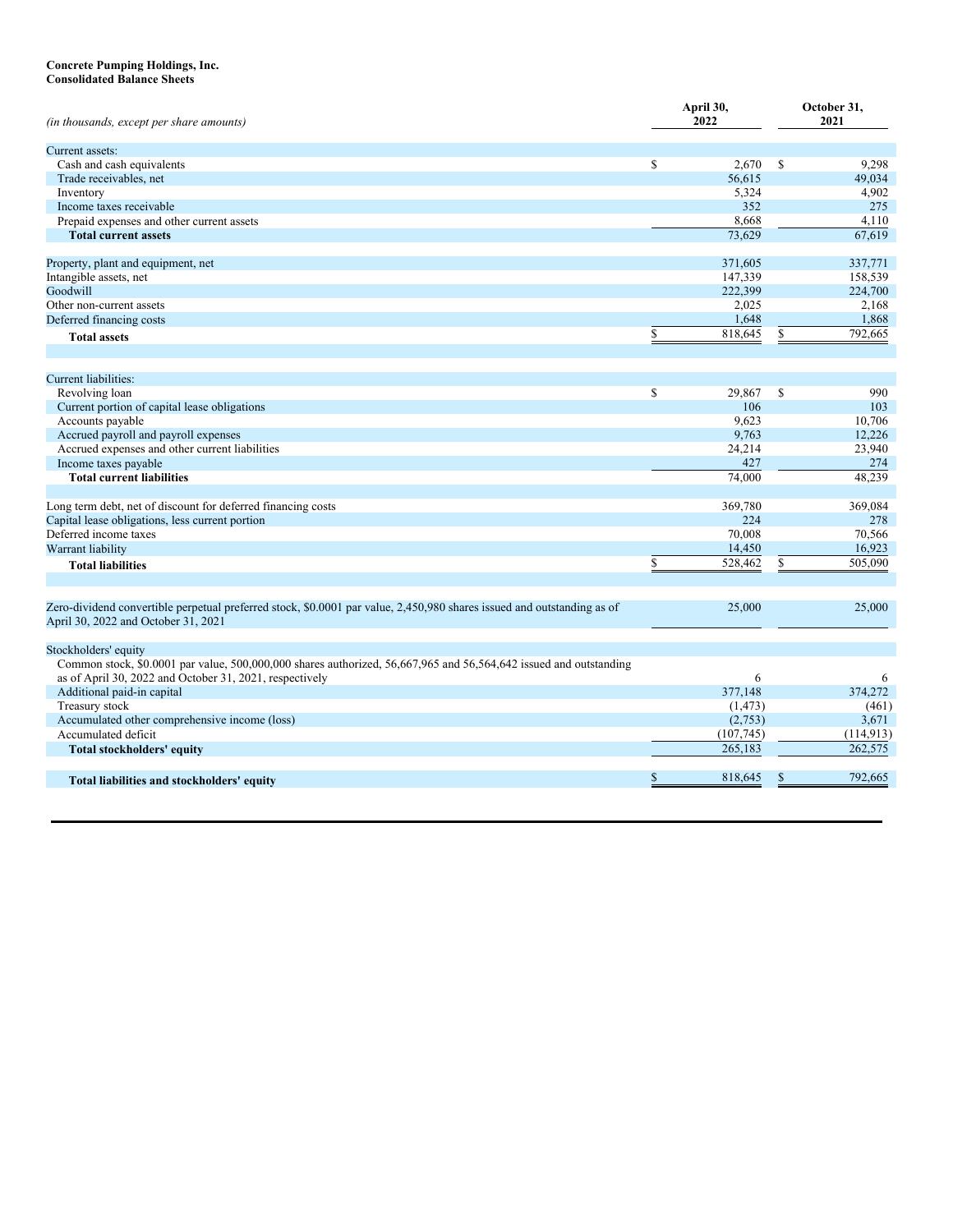## **Concrete Pumping Holdings, Inc. Consolidated Statements of Operations**

|                                                             |    | Three Months Ended April 30, |              |            |             |            | Six Months Ended April 30, |              |  |  |  |
|-------------------------------------------------------------|----|------------------------------|--------------|------------|-------------|------------|----------------------------|--------------|--|--|--|
| (in thousands, except share and per share amounts)          |    | 2022                         |              | 2021       |             | 2022       |                            | 2021         |  |  |  |
| Revenue                                                     | \$ | 96,482                       | $\mathbb{S}$ | 76,873     | $\mathbf S$ | 181,930    | $\mathbf S$                | 147,294      |  |  |  |
| Cost of operations                                          |    | 57,544                       |              | 43,570     |             | 108,866    |                            | 84,128       |  |  |  |
| <b>Gross profit</b>                                         |    | 38,938                       |              | 33,303     |             | 73,064     |                            | 63,166       |  |  |  |
| Gross margin                                                |    | 40.4%                        |              | 43.3%      |             | 40.2%      |                            | 42.9%        |  |  |  |
| General and administrative expenses                         |    | 28,547                       |              | 26,472     |             | 55,270     |                            | 48,860       |  |  |  |
| <b>Transaction costs</b>                                    |    | 20                           |              | 55         |             | 38         |                            | 84           |  |  |  |
| <b>Income from operations</b>                               |    | 10,371                       |              | 6,776      |             | 17,756     |                            | 14,222       |  |  |  |
| Interest expense, net                                       |    | (6,346)                      |              | (6,029)    |             | (12,608)   |                            | (12, 929)    |  |  |  |
| Loss on extinguishment of debt                              |    |                              |              |            |             |            |                            | (15,510)     |  |  |  |
| Change in fair value of warrant liabilities                 |    | 2,474                        |              | (11, 456)  |             | 2,474      |                            | (11, 456)    |  |  |  |
| Other income, net                                           |    | 13                           |              | 26         |             | 52         |                            | 52           |  |  |  |
| Income (loss) before income taxes                           |    | 6,512                        |              | (10, 683)  |             | 7,674      |                            | (25, 621)    |  |  |  |
| Income tax expense (benefit)                                |    | 527                          |              | 170        |             | 506        |                            | (2, 478)     |  |  |  |
| Net income (loss)                                           |    | 5,985                        |              | (10, 853)  |             | 7,168      |                            | (23, 143)    |  |  |  |
| Less accretion of liquidation preference on preferred stock |    | (427)                        |              | (499)      |             | (868)      |                            | (1,006)      |  |  |  |
| Income (loss) available to common shareholders              | S. | 5,558                        | S            | (11, 352)  | S           | 6,300      | S                          | (24, 149)    |  |  |  |
| Weighted average common shares outstanding                  |    |                              |              |            |             |            |                            |              |  |  |  |
| Basic                                                       |    | 53,901,278                   |              | 53,465,799 |             | 53,782,345 |                            | 53,303,302   |  |  |  |
| Diluted                                                     |    | 54,795,262                   |              | 53,465,799 |             | 54,738,504 |                            | 53, 303, 302 |  |  |  |
| Net income (loss) per common share                          |    |                              |              |            |             |            |                            |              |  |  |  |
| <b>Basic</b>                                                | \$ | 0.10                         | \$           | (0.21)     | \$          | 0.11       | \$                         | (0.45)       |  |  |  |
| Diluted                                                     | \$ | 0.10                         | $\mathbb{S}$ | (0.21)     | S           | 0.11       |                            | (0.45)       |  |  |  |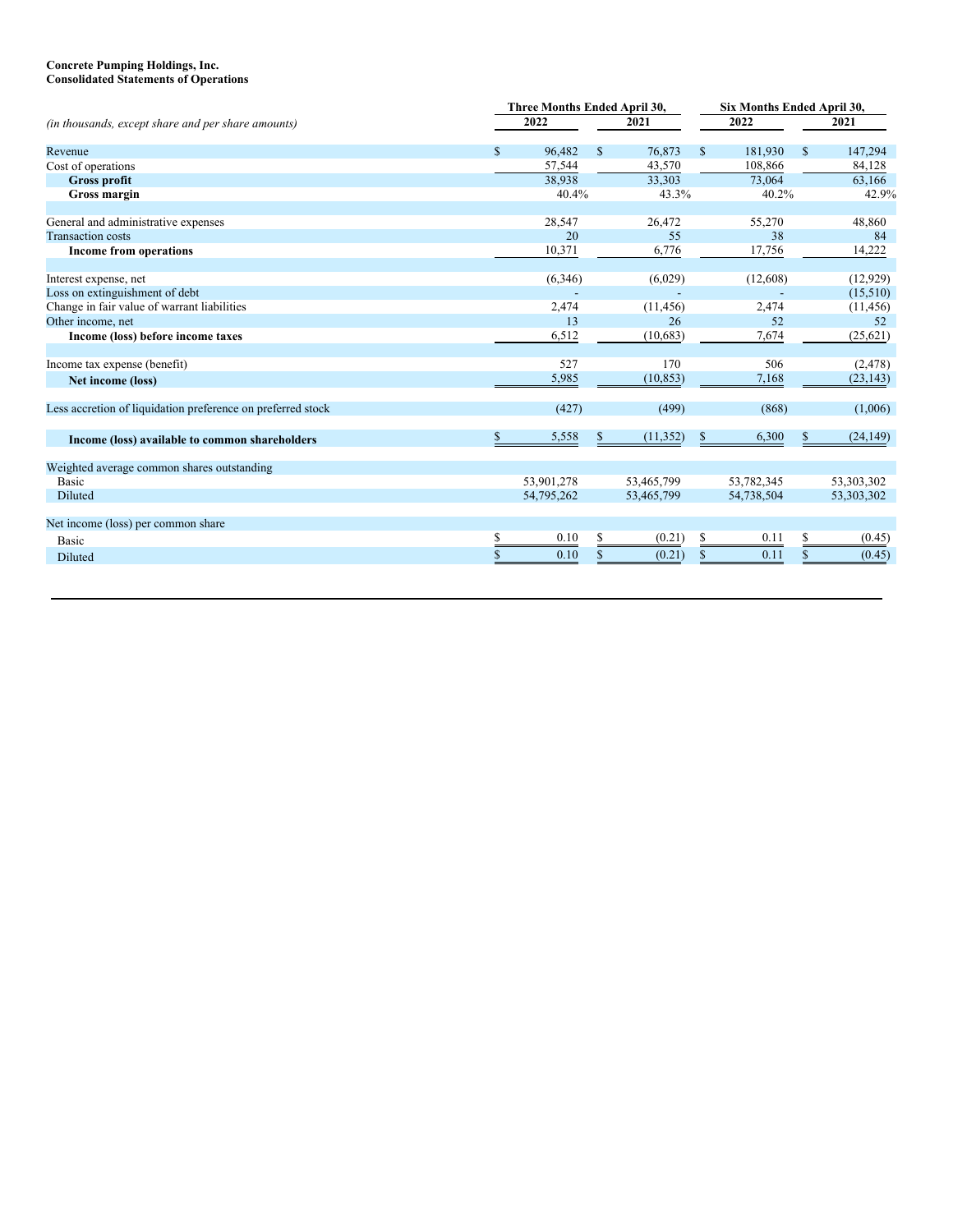### **Concrete Pumping Holdings, Inc. Consolidated Statements of Cash F l o w s**

|                                                                                   |          | For the Six Months Ended April 30, |               |            |  |  |  |  |  |  |
|-----------------------------------------------------------------------------------|----------|------------------------------------|---------------|------------|--|--|--|--|--|--|
| (in thousands, except per share amounts)                                          |          | 2022                               |               | 2021       |  |  |  |  |  |  |
| Net income (loss)                                                                 | <b>S</b> | 7.168                              | <sup>\$</sup> | (23, 143)  |  |  |  |  |  |  |
| Adjustments to reconcile net income to net cash provided by operating activities: |          |                                    |               |            |  |  |  |  |  |  |
| Depreciation                                                                      |          | 16.843                             |               | 13,991     |  |  |  |  |  |  |
| Deferred income taxes                                                             |          | 236                                |               | (2,926)    |  |  |  |  |  |  |
| Amortization of deferred financing costs                                          |          | 916                                |               | 1,419      |  |  |  |  |  |  |
| Amortization of intangible assets                                                 |          | 11,471                             |               | 13,853     |  |  |  |  |  |  |
| Stock-based compensation expense                                                  |          | 2,831                              |               | 4,022      |  |  |  |  |  |  |
| Change in fair value of warrant liabilities                                       |          | (2, 474)                           |               | 11,456     |  |  |  |  |  |  |
| Loss on extinguishment of debt                                                    |          |                                    |               | 15,510     |  |  |  |  |  |  |
| Net gain on the sale of property, plant and equipment                             |          | (910)                              |               | (869)      |  |  |  |  |  |  |
| Net changes in operating assets and liabilities:                                  |          |                                    |               |            |  |  |  |  |  |  |
| Trade receivables, net                                                            |          | (8,331)                            |               | 3,135      |  |  |  |  |  |  |
| Inventory                                                                         |          | (553)                              |               | 161        |  |  |  |  |  |  |
| Prepaid expenses and other current assets                                         |          | (3,849)                            |               | (3,377)    |  |  |  |  |  |  |
| Income taxes payable, net                                                         |          | 75                                 |               | 750        |  |  |  |  |  |  |
| Accounts payable                                                                  |          | (1,249)                            |               | (145)      |  |  |  |  |  |  |
| Accrued payroll, accrued expenses and other current liabilities                   |          | (783)                              |               | 2,359      |  |  |  |  |  |  |
| Net cash provided by operating activities                                         |          | 21,391                             |               | 36,196     |  |  |  |  |  |  |
|                                                                                   |          |                                    |               |            |  |  |  |  |  |  |
| Cash flows from investing activities:                                             |          |                                    |               |            |  |  |  |  |  |  |
| Purchases of property, plant and equipment                                        |          | (60, 332)                          |               | (16,672)   |  |  |  |  |  |  |
| Proceeds from sale of property, plant and equipment                               |          | 4,636                              |               | 3,687      |  |  |  |  |  |  |
| Purchases of intangible assets                                                    |          | (1,450)                            |               |            |  |  |  |  |  |  |
| Net cash used in investing activities                                             |          | (57, 146)                          |               | (12,985)   |  |  |  |  |  |  |
|                                                                                   |          |                                    |               |            |  |  |  |  |  |  |
| Cash flows from financing activities:                                             |          |                                    |               |            |  |  |  |  |  |  |
| Proceeds on long term debt                                                        |          |                                    |               | 375,000    |  |  |  |  |  |  |
| Payments on long term debt                                                        |          |                                    |               | (381, 206) |  |  |  |  |  |  |
| Proceeds on revolving loan                                                        |          | 179,933                            |               | 138,239    |  |  |  |  |  |  |
| Payments on revolving loan                                                        |          | (150, 759)                         |               | (139,004)  |  |  |  |  |  |  |
| Payment of debt issuance costs                                                    |          |                                    |               | (8, 464)   |  |  |  |  |  |  |
| Payments on capital lease obligations                                             |          | (50)                               |               | (47)       |  |  |  |  |  |  |
| Purchase of treasury stock                                                        |          | (1,012)                            |               | (330)      |  |  |  |  |  |  |
| Proceeds on exercise of options                                                   |          | 45                                 |               |            |  |  |  |  |  |  |
| Net cash provided by (used in) financing activities                               |          | 28,157                             |               | (15, 812)  |  |  |  |  |  |  |
| Effect of foreign currency exchange rate on cash                                  |          | 970                                |               | (421)      |  |  |  |  |  |  |
| Net increase (decrease) in cash and cash equivalents                              |          | (6,628)                            |               | 6,978      |  |  |  |  |  |  |
| Cash and cash equivalents:                                                        |          |                                    |               |            |  |  |  |  |  |  |
| Beginning of period                                                               |          | 9,298                              |               | 6,736      |  |  |  |  |  |  |
|                                                                                   | \$       | 2,670                              | \$            | 13,714     |  |  |  |  |  |  |
| End of period                                                                     |          |                                    |               |            |  |  |  |  |  |  |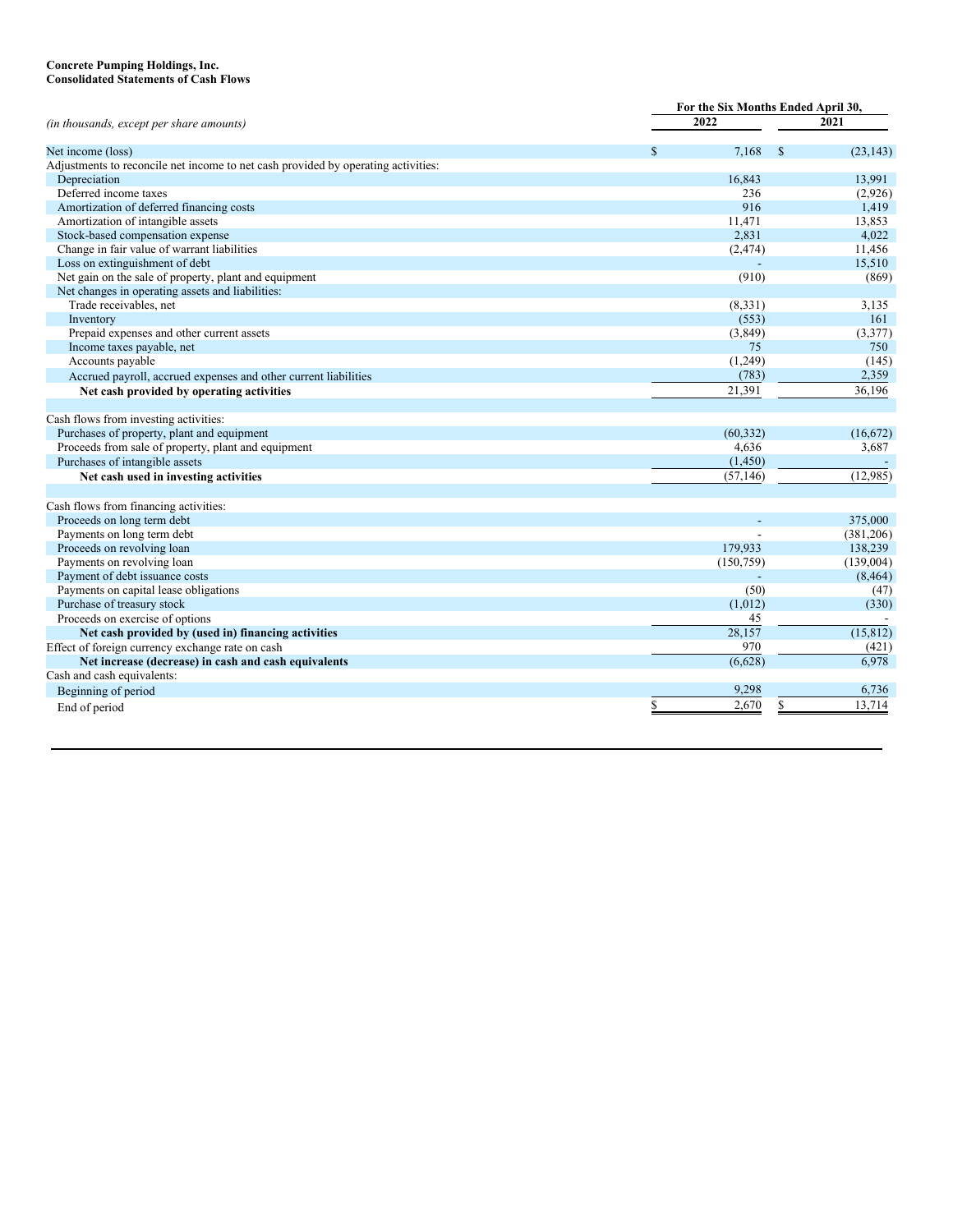## **Concrete Pumping Holdings, Inc. Segment Revenue**

|                                         |                            | Three Months Ended April 30, | Change |         |               |        |               |  |
|-----------------------------------------|----------------------------|------------------------------|--------|---------|---------------|--------|---------------|--|
| (in thousands)                          |                            | 2022                         | 2021   |         |               |        | $\frac{0}{0}$ |  |
| U.S. Concrete Pumping                   |                            | 71,767                       |        | 56,168  | <sup>\$</sup> | 15,599 | 27.8%         |  |
| U.K. Operations                         |                            | 13,541                       |        | 11,853  |               | 1,688  | 14.2%         |  |
| U.S. Concrete Waste Management Services |                            | 11,281                       |        | 9,008   |               | 2,273  | 25.2%         |  |
| Corporate                               |                            | 625                          |        | 625     |               |        | $0.0\%$       |  |
| Intersegment                            |                            | (732)                        |        | (781)   |               | 49     | $-6.3%$       |  |
|                                         |                            | 96,482                       |        | 76,873  |               | 19,609 | 25.5%         |  |
|                                         | Six Months Ended April 30, |                              |        |         |               |        |               |  |
|                                         |                            |                              |        |         |               | Change |               |  |
| (in thousands)                          |                            | 2022                         |        | 2021    |               |        | $\frac{0}{0}$ |  |
| U.S. Concrete Pumping                   |                            | 134,837                      |        | 108,484 |               | 26,353 | 24.3%         |  |
| U.K. Operations                         |                            | 25,563                       |        | 21,633  |               | 3,930  | 18.2%         |  |
| U.S. Concrete Waste Management Services |                            | 21,738                       |        | 17,430  |               | 4,308  | 24.7%         |  |
| Corporate                               |                            | 1,250                        |        | 1,250   |               |        | $0.0\%$       |  |
| Intersegment                            |                            | (1, 458)                     |        | (1,503) |               | 45     | $-3.0\%$      |  |

## **Concrete Pumping Holdings, Inc.**

**Segment Adjusted EBITDA and Net Income (Loss)**

|                                           | <b>Net Income (Loss)</b>  |  |           |           |                           |  |        |                 |          |
|-------------------------------------------|---------------------------|--|-----------|-----------|---------------------------|--|--------|-----------------|----------|
|                                           | <b>Three Months Ended</b> |  |           |           | <b>Three Months Ended</b> |  |        |                 |          |
|                                           | April 30,                 |  |           | April 30, |                           |  |        |                 |          |
| <i>(in thousands, except percentages)</i> | 2022                      |  | 2021      |           | 2022                      |  | 2021   | <b>S</b> Change | % Change |
| U.S. Concrete Pumping                     | .663                      |  | (925)     |           | 18.633                    |  | 16.306 | 2,327           | 14.3%    |
| U.K. Operations                           | 89                        |  | 402       |           | 3,776                     |  | 4.114  | (338)           | $-8.2\%$ |
| U.S. Concrete Waste Management Services   | .446                      |  | 833       |           | 4,641                     |  | 4,002  | 639             | $16.0\%$ |
| Corporate                                 | 2,787                     |  | (11, 163) |           | 624                       |  | 625    |                 | $-0.2\%$ |
|                                           | 5,985                     |  | (10, 853) |           | 27.674                    |  | 25,047 | 2,627           | 10.5%    |

|                                         | <b>Net Income (Loss)</b> |                                                  |  |           |  |                                      |  |        |  |                 |          |
|-----------------------------------------|--------------------------|--------------------------------------------------|--|-----------|--|--------------------------------------|--|--------|--|-----------------|----------|
|                                         |                          | <b>Six Months Ended</b><br>April <sub>30</sub> , |  |           |  | <b>Six Months Ended</b><br>April 30, |  |        |  |                 |          |
| (in thousands, except percentages)      |                          | 2022                                             |  | 2021      |  | 2022                                 |  | 2021   |  | <b>S</b> Change | % Change |
| U.S. Concrete Pumping                   |                          | 961                                              |  | (13,602)  |  | 33,784                               |  | 31.592 |  | 2,192           | 6.9%     |
| U.K. Operations                         |                          | (85)                                             |  | (129)     |  | 7,062                                |  | 6,861  |  | 201             | $2.9\%$  |
| U.S. Concrete Waste Management Services |                          | 3.194                                            |  | 1,450     |  | 9.552                                |  | 7,702  |  | 1,850           | 24.0%    |
| Corporate                               |                          | 3,098                                            |  | (10, 862) |  | 1,250                                |  | 1,250  |  |                 | $0.0\%$  |
|                                         |                          | 7,168                                            |  | (23, 143) |  | 51,648                               |  | 47,405 |  | 4,243           | $9.0\%$  |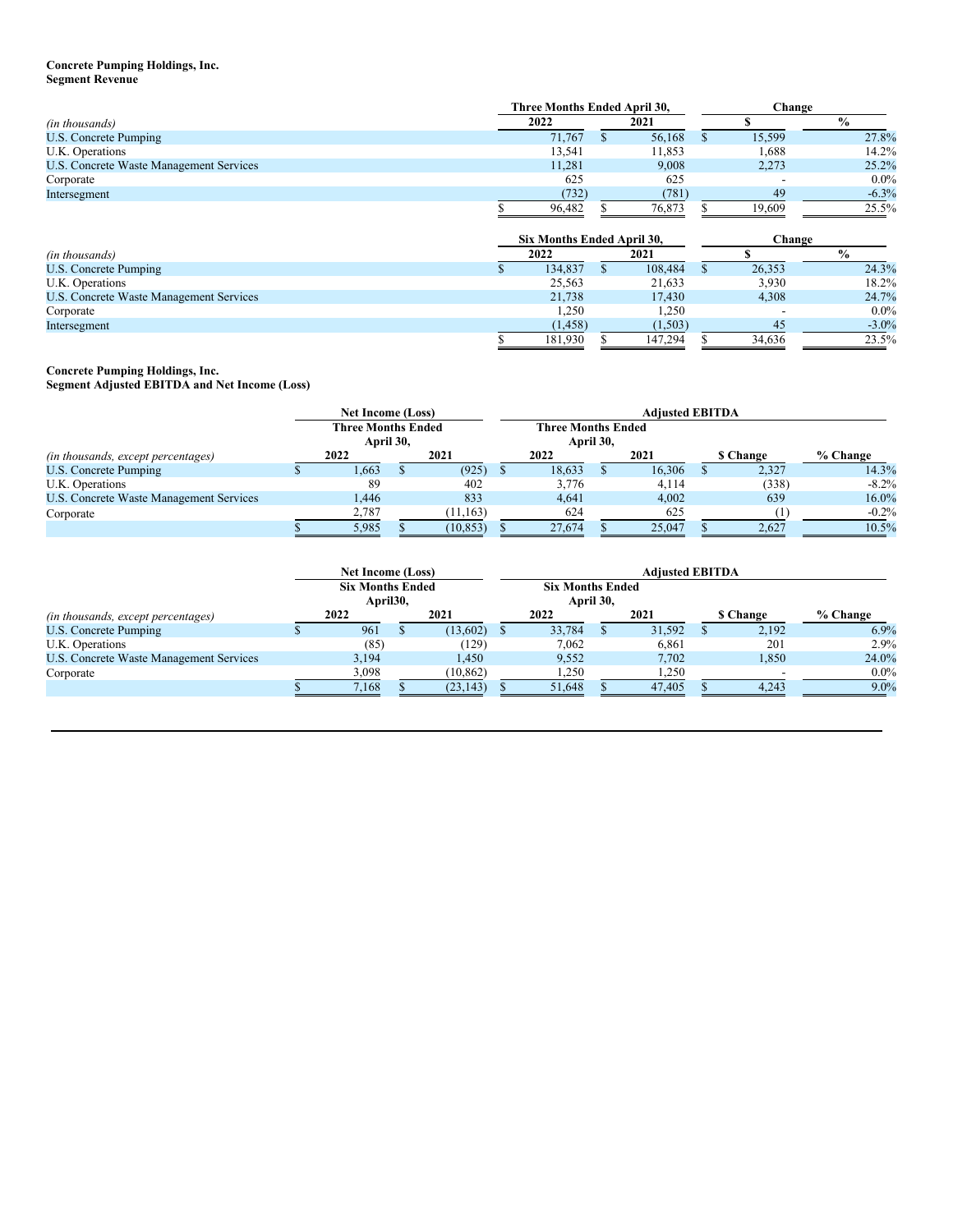## **Concrete Pumping Holdings, Inc. Quarterly Financial Performance**

| (dollars in millions) |          | Revenue |               |      |               | Adjusted<br><b>EBITDA1</b> |               | Capital<br>Expenditures2 | Adjusted<br><b>EBITDA</b> less<br>Capital<br><b>Expenditures</b> |      |
|-----------------------|----------|---------|---------------|------|---------------|----------------------------|---------------|--------------------------|------------------------------------------------------------------|------|
| Q1 2020               | <b>S</b> | 74      | $\sqrt{s}$    | (3)  | $\mathbb{S}$  | 24                         | <sup>\$</sup> | 20                       | <sup>\$</sup>                                                    | 4    |
| Q2 2020               |          | 74      | -S            | (59) | S             | 24                         |               | 4                        | ¢<br>ъ                                                           | 20   |
| Q3 2020               |          | 77      | $\mathbf{s}$  | 3    | ¢<br>D        | 30                         | S             | 6                        |                                                                  | 24   |
| Q4 2020               |          | 79      | S             | (2)  | S             | 30                         |               | 6                        | S                                                                | 24   |
| Q1 2021               |          | 70      | $\sqrt{s}$    | (12) | <sup>\$</sup> | 22                         |               | 8                        | D                                                                | 15   |
| Q2 2021               |          | 77      | -S            | (11) | \$            | 25                         |               |                          | S                                                                | 20   |
| Q3 2021               |          | 81      | S             | 5.   | ¢<br>ъ        | 28                         | S             | 17                       | S                                                                | 11   |
| Q4 2021               |          | 88      | S             |      | <sup>\$</sup> | 28                         |               | 27                       | S                                                                |      |
| Q1 2022               |          | 85      | -S            |      | ¢<br>D        | 24                         | <sup>\$</sup> | 35                       | S                                                                | (11) |
| Q2 2022               |          | 96      | <sup>\$</sup> | 6    | ¢<br>Ф        | 28                         |               | 23                       |                                                                  |      |

1 Adjusted EBITDA is a financial measure that is not calculated in accordance with Generally Accepted Accounting Principles in the United States ("GAAP"). See "Non-GAAP Financial Measures" below<br>2 Capital expenditures incl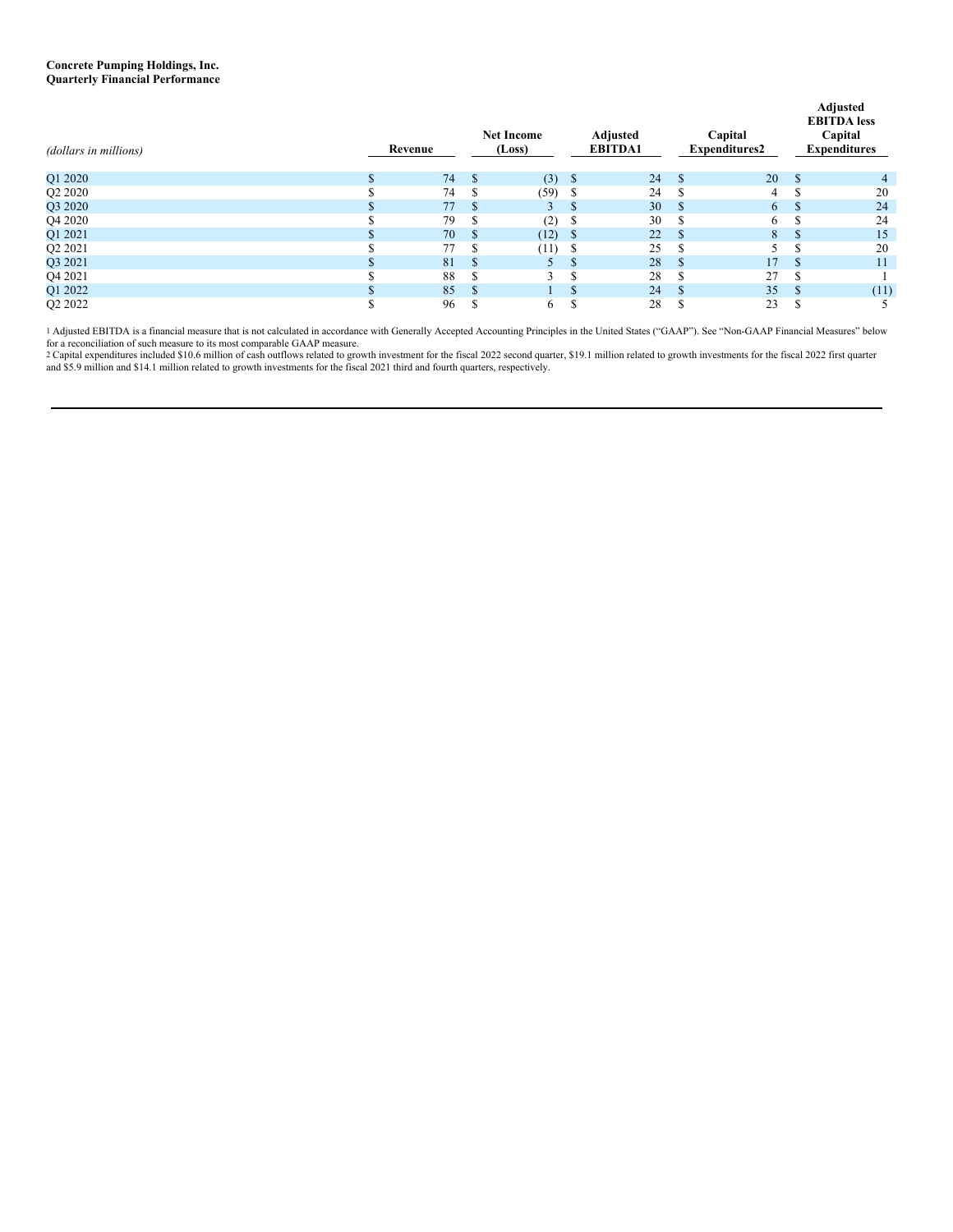## **Concrete Pumping Holdings, Inc. Reconciliation of Net Income (Loss) to Reported EBITDA to Adjusted EBITDA**

|                                                |                         | Three Months Ended April 30, |              |                          |               |                          | Six Months Ended April 30, |           |
|------------------------------------------------|-------------------------|------------------------------|--------------|--------------------------|---------------|--------------------------|----------------------------|-----------|
| (dollars in thousands)                         |                         | 2022                         |              | 2021                     |               | 2022                     |                            | 2021      |
| Consolidated                                   |                         |                              |              |                          |               |                          |                            |           |
| Net income (loss)                              | \$                      | 5,985                        | $\mathbb{S}$ | (10, 853)                | $\mathcal{S}$ | 7,168                    | $\mathsf{\$}$              | (23, 143) |
| Interest expense, net                          |                         | 6,346                        |              | 6,029                    |               | 12,608                   |                            | 12,929    |
| Income tax expense (benefit)                   |                         | 527                          |              | 170                      |               | 506                      |                            | (2, 478)  |
| Depreciation and amortization                  |                         | 14,236                       |              | 14,007                   |               | 28,314                   |                            | 27,844    |
| <b>EBITDA</b>                                  |                         | 27,094                       |              | 9,353                    |               | 48,596                   |                            | 15,152    |
| Transaction expenses                           |                         | 20                           |              | 55                       |               | 38                       |                            | 84        |
| Loss on debt extinguishment                    |                         |                              |              |                          |               |                          |                            | 15,510    |
| Stock based compensation                       |                         | 1,351                        |              | 3,350                    |               | 2,831                    |                            | 4,022     |
| Change in fair value of warrant liabilities    |                         | (2, 474)                     |              | 11,456                   |               | (2, 474)                 |                            | 11,456    |
| Other expense (income)                         |                         | (13)                         |              | (26)                     |               | (52)                     |                            | (52)      |
|                                                |                         |                              |              |                          |               |                          |                            |           |
| Other adjustments                              |                         | 1,696                        |              | 859                      |               | 2,709                    |                            | 1,233     |
| Adjusted EBITDA                                | \$                      | 27,674                       | \$           | 25,047                   | \$            | 51,648                   | \$                         | 47,405    |
| <b>U.S. Concrete Pumping</b>                   |                         |                              |              |                          |               |                          |                            |           |
| Net income (loss)                              | \$                      | 1,663                        | $\mathbb{S}$ | (925)                    | $\mathcal{S}$ | 961                      | $\mathsf{\$}$              | (13,602)  |
| Interest expense, net                          |                         | 5,599                        |              | 5,247                    |               | 11,083                   |                            | 11,370    |
| Income tax expense (benefit)                   |                         | (64)                         |              | (381)                    |               | (703)                    |                            | (3,204)   |
| Depreciation and amortization                  |                         | 9,880                        |              | 9,405                    |               | 19,688                   |                            | 18,677    |
| <b>EBITDA</b>                                  |                         | 17,078                       |              | 13,346                   |               | 31,029                   |                            | 13,241    |
| Transaction expenses                           |                         | 20                           |              | 55                       |               | 38                       |                            | 84        |
| Loss on debt extinguishment                    |                         | L.                           |              |                          |               |                          |                            | 15,510    |
|                                                |                         |                              |              |                          |               |                          |                            |           |
| Stock based compensation                       |                         | 1,351                        |              | 3,350                    |               | 2,831                    |                            | 4,022     |
| Other expense (income)                         |                         | (6)                          |              | (12)                     |               | (37)                     |                            | (24)      |
| Other adjustments                              |                         | 190                          |              | (433)                    |               | (77)                     |                            | (1,241)   |
| <b>Adjusted EBITDA</b>                         | \$                      | 18,633                       | \$           | 16,306                   | \$            | 33,784                   | \$                         | 31,592    |
| <b>U.K. Operations</b>                         |                         |                              |              |                          |               |                          |                            |           |
| Net income (loss)                              | \$                      | 89                           | $\mathbb{S}$ | 402                      | \$            | (85)                     | $\mathbb{S}$               | (129)     |
| Interest expense, net                          |                         | 747                          |              | 782                      |               | 1,525                    |                            | 1,559     |
| Income tax expense (benefit)                   |                         | 51                           |              | 79                       |               | (30)                     |                            | (98)      |
| Depreciation and amortization                  |                         | 2,026                        |              | 2,071                    |               | 4,011                    |                            | 4,081     |
|                                                |                         | 2,913                        |              |                          |               |                          |                            |           |
| <b>EBITDA</b>                                  |                         |                              |              | 3,334                    |               | 5,421                    |                            | 5,413     |
| Transaction expenses                           |                         | $\overline{\phantom{a}}$     |              | $\overline{a}$           |               | $\overline{\phantom{a}}$ |                            |           |
| Stock based compensation                       |                         | $\overline{\phantom{a}}$     |              | $\sim$                   |               | $\blacksquare$           |                            |           |
| Other expense (income)                         |                         | (3)                          |              | (12)                     |               | (5)                      |                            | (26)      |
| Other adjustments                              |                         | 866                          |              | 792                      |               | 1,646                    |                            | 1,474     |
| Adjusted EBITDA                                | \$                      | 3,776                        | \$           | 4,114                    | \$            | 7,062                    | \$                         | 6,861     |
| <b>U.S. Concrete Waste Management Services</b> |                         |                              |              |                          |               |                          |                            |           |
| Net income (loss)                              | \$                      | 1,446                        | \$           | 833                      | \$            | 3,194                    | $\mathbb{S}$               | 1,450     |
| Interest expense, net                          |                         |                              |              |                          |               |                          |                            |           |
| Income tax expense (benefit)                   |                         | 442                          |              | 348                      |               | 1,037                    |                            | 584       |
| Depreciation and amortization                  |                         | 2,117                        |              | 2,323                    |               | 4,191                    |                            | 4,670     |
| <b>EBITDA</b>                                  |                         | 4,005                        |              | 3,504                    |               | 8,422                    |                            | 6,704     |
|                                                |                         | $\overline{\phantom{a}}$     |              |                          |               | $\overline{a}$           |                            |           |
| Transaction expenses                           |                         |                              |              |                          |               |                          |                            |           |
| Stock based compensation                       |                         |                              |              |                          |               |                          |                            |           |
| Other expense (income)                         |                         | (4)                          |              | (2)                      |               | (10)                     |                            | (2)       |
| Other adjustments                              |                         | 640                          |              | 500                      |               | 1,140                    |                            | 1,000     |
| Adjusted EBITDA                                | \$                      | 4,641                        | \$           | 4,002                    | \$            | 9,552                    | \$                         | 7,702     |
| Corporate                                      |                         |                              |              |                          |               |                          |                            |           |
| Net income (loss)                              | $\mathbb{S}$            | 2,787                        | $\mathbb{S}$ | (11, 163)                | - \$          | 3,098                    | $\mathbb{S}$               | (10, 862) |
| Interest expense, net                          |                         |                              |              |                          |               |                          |                            |           |
| Income tax expense (benefit)                   |                         | 98                           |              | 124                      |               | 202                      |                            | 240       |
| Depreciation and amortization                  |                         | 213                          |              | 208                      |               | 424                      |                            | 416       |
|                                                |                         |                              |              |                          |               |                          |                            |           |
| <b>EBITDA</b>                                  |                         | 3,098                        |              | (10, 831)                |               | 3,724                    |                            | (10, 206) |
| <b>Transaction</b> expenses                    |                         |                              |              |                          |               |                          |                            |           |
| Stock based compensation                       |                         | ÷,                           |              |                          |               |                          |                            |           |
| Change in fair value of warrant liabilities    |                         | (2, 474)                     |              | 11,456                   |               | (2, 474)                 |                            | 11,456    |
| Other expense (income)                         |                         |                              |              |                          |               |                          |                            |           |
| Other adjustments                              |                         | $\overline{\phantom{a}}$     |              | $\overline{\phantom{a}}$ |               |                          |                            |           |
| <b>Adjusted EBITDA</b>                         | $\overline{\mathbb{S}}$ | 624                          | \$           | 625                      | \$            | 1,250                    | \$                         | 1,250     |
|                                                |                         |                              |              |                          |               |                          |                            |           |